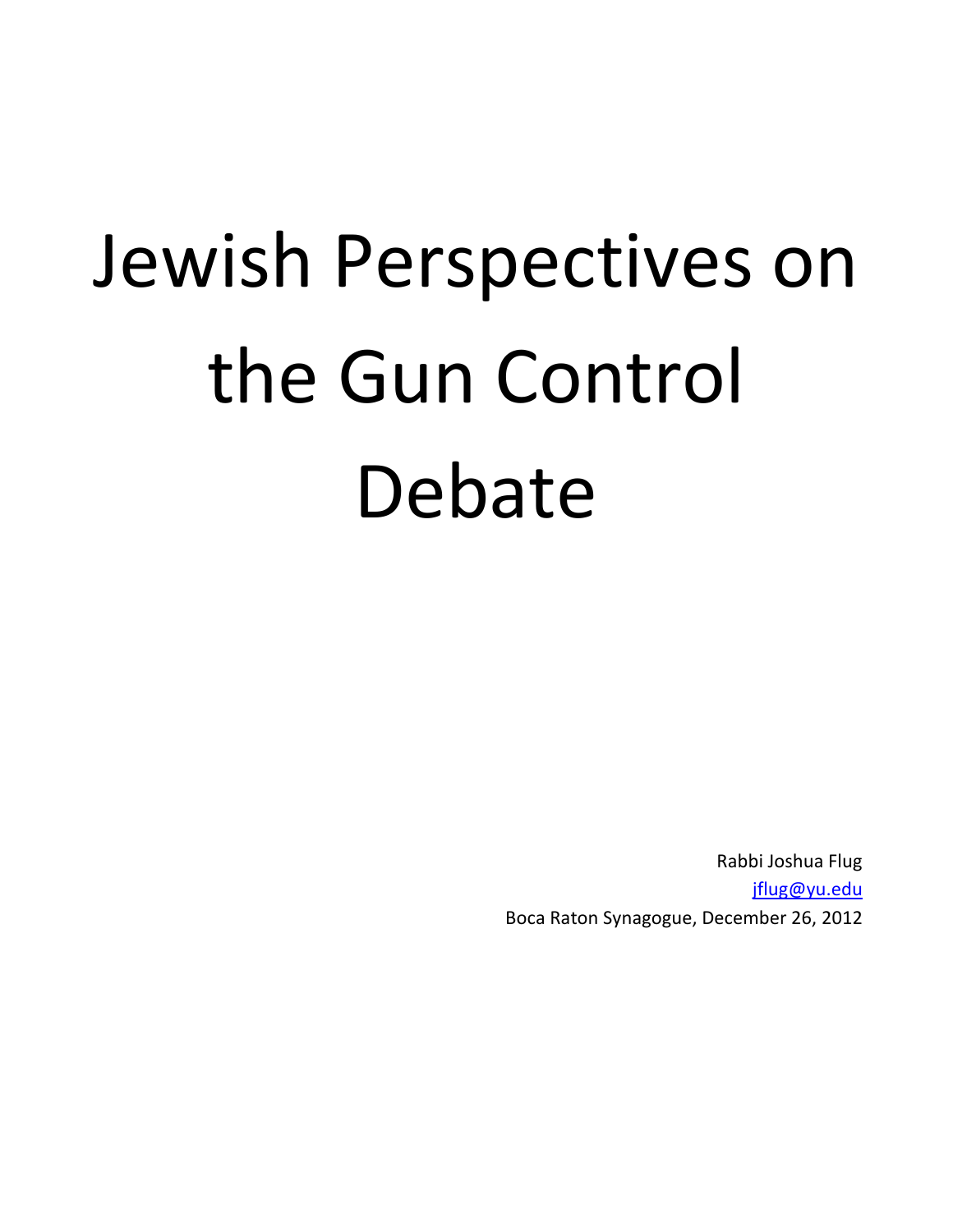#### 1. Talmud Bavli, Avodah Zarah 6b

R. Natan stated: How do we know that a person should not hand a cup of wine to a nazir (a person who took an oath not to drink wine) or a piece of flesh torn from a live animal to anyone (according to Jewish law, both Jews and non-Jews are prohibited from eating flesh torn from a live animal)? The verse states "You shall not place a stumbling block before a blind person." But, [is this verse really applicable since] in these situations, [even] if you don't give them the items, they can [still] take it themselves? [The implication is that even in this situation there is a violation of the prohibition that "You shall not place a stumbling block before a blind person." But why should one be responsible if the other person could get it themselves?] We are dealing with a situation where the only available wine or meat is on the other side of the river [and therefore, without providing them these items, they wouldn't be able to get it otherwise.]

אמר רבי נתן מנין שלא יושיט אדם כוס של יין לנזיר, ואבר מן החי לבני נח? תלמוד לומר: ולפני עור לא תתן מכשול; והא הכא דכי לא יהבינן ליה שקלי איהו, וקעבר משום לפני עור לא תתן מכשול! הכא במאי עסקינן - דקאי בתרי עברי נהרא .

#### 2. Talmud Bavli, Avodah Zarah 15b-16a

And it has further been taught: One should not sell to them (i.e. to idolaters, who might attack the Jewish community) either weapons or accessories of weapons, nor should one sharpen any weapon for them, nor may one sell them either stocks or neck-chains or ropes, or iron chains — neither to idolaters nor Cutheans (a group of sectarians who were suspected of selling weapons to violent people) … R. Dimi b. Abba said: Just as it is forbidden to sell to an idolater, so it is forbidden to sell to a robber who is an Israelite. What are the circumstances? If he is suspected of murder, then it is quite plain; [the rule is the same as for] an idolater! If [on the other hand] he has never committed murder, why not [sell them to him]? — It refers indeed to one who has not committed murder; but we are dealing here with a cowardly thief who is apt at times [when caught] to [try to] save himself. Our Rabbis taught: It is forbidden to sell them shields; some say, however, that shields may be sold to them. What is the reason [for this prohibition]? Shall we say, Because they protect them? In that case even wheat or barley should likewise not [be sold to them]. If it is possible, these, too, should not. There are some who say that the reason for not permitting [the sale of] shields is this: When they have no weapons left, they might use these for killing [in battles]. But there are others who say that shields may be sold to them, for when they have no more weapons they run away. Said R. Nahman in the name of Rabbah b. Abbuha: The halachah is with 'the Others'. Said R. Adda b. Ahabah: One should not sell them bars of iron. Why? — Because they may hammer weapons out of them. If so, spades and pick-axes too [should be forbidden]! — Said R. Zebid: We mean [bars of] Indian iron. Why then do we sell it now? — Said R. Ashi: [We sell it] to the Persians who protect us.

ועוד תניא: אין מוכרין להם לא זיין ולא כלי זיין, ואין משחיזין להן את הזיין, ואין מוכרין להן לא סדן ולא קולרין, ולא כבלים ולא שלשלאות של ברזל, אחד עובד כוכבים ואחד כותי ... אמר רב דימי בר אבא: כדרך שאסור למכור לעובד כוכבים, אסור למכור ללסטים ישראל. היכי דמי? אי דחשיד דקטיל, פשיטא, היינו עובד כוכבים! ואי דלא קטיל, אמאי לא? לעולם דלא קטיל, והכא במאי עסקינן – במשמוטא דזימנין דעביד לאצולי נפשיה. תנו רבנן: אין מוכרין להן תריסין, וי"א: מוכרין להן תריסין. מ"ט? אילימא משום דמגנו עלייהו, אי הכי, אפילו חיטי ושערי נמי לא! אמר רב: אי אפשר ה"נ. איכא דאמרי: תריסין היינו טעמא דלא, דכי שלים זינייהו קטלי בגוייהו. ויש אומרים: מוכרים להם תריסין, דכי שלים זינייהו מערק ערקי. אמר רב נחמן אמר רבה בר אבוה: הלכה כיש אומרים. אמר רב אדא בר אהבה: אין מוכרין להן עששיות של ברזל; מ"ט? משום דחלשי מינייהו כלי זיין. אי הכי, אפילו מרי וחציני נמי! אמר רב זביד: בפרזלא הינדואה. והאידנא דקא מזבנינן, א"ר אשי: לפרסאי דמגנו עילוון .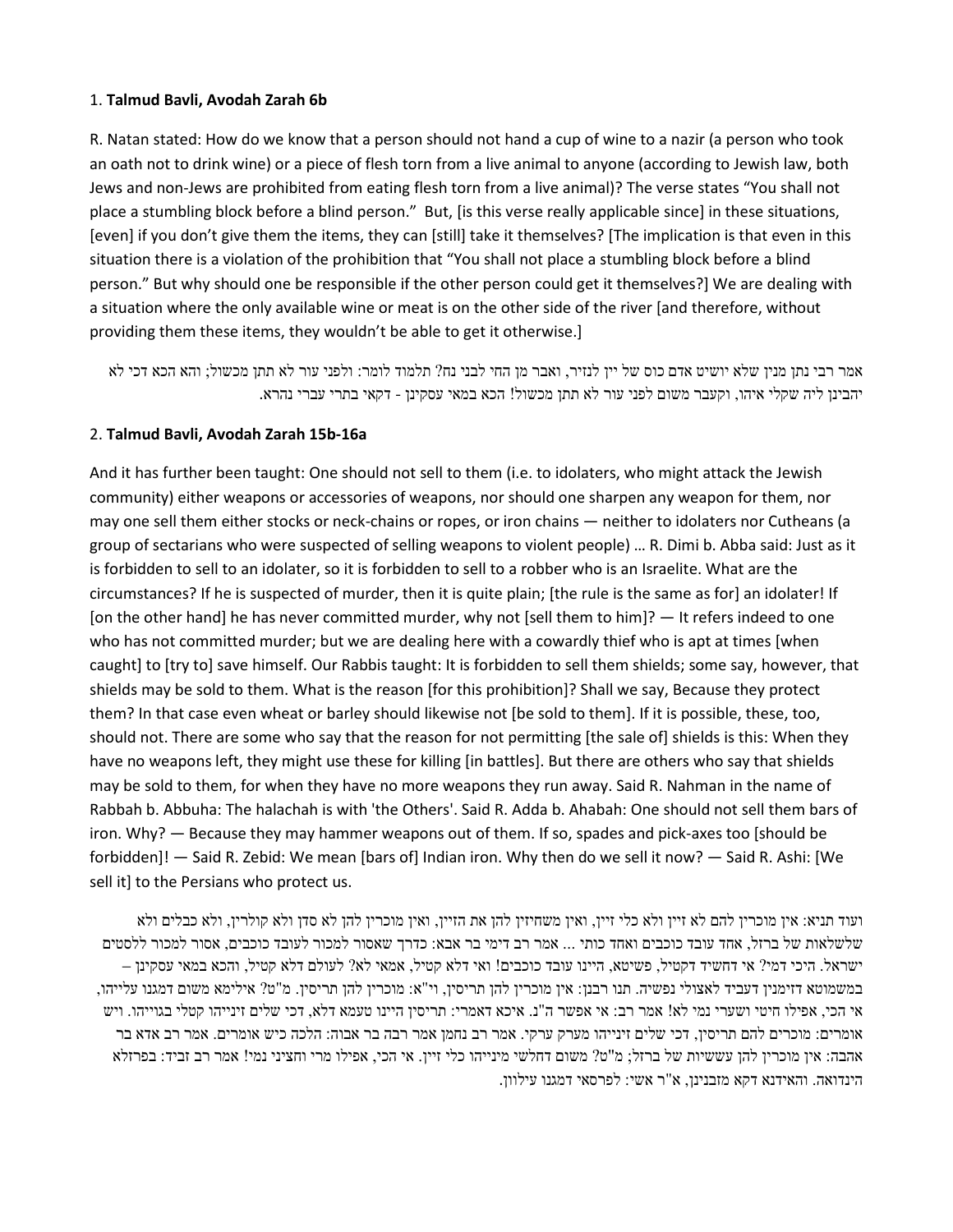#### 3. Rashi, Avodah Zarah 15b

[The Talmud here refers to] A thief who takes money from a property owner and runs away. When they chase after him, he fights back and saves himself and causes the property owner a loss of money.

הכי גרסינן לעולם דלא קטיל ובמשמוטא דעביד לאצולי נפשיה - לסטים השומט ממון מיד בעליו ונמלט והולך וכשרודפין אחריו נלחם ומציל עצמו ומאבד זה את ממונו .

## 4. Rabbeinu Nissim, Avodah Zarah 5a

It is prohibited to sell to a Jewish thief- even though he is not a known murderer - since he is a thief, he is likely to commit murder to prevent them from catching him and sentencing him.

אסור למכור לליסטים ישראל. אף על פי שאינו רוצח ידוע כיון שהוא ליסטים עשוי הוא להרוג שלא כדין כדי שלא יתפשוהו ויעמידוהו בדין .

# 5. Maimonides, Book of Commandments, Negative Commandment no. 297

We are warned against neglecting to save another from life-threatening danger or [neglecting to] save someone's property when we have the opportunity to save [it], such as someone who is drowning in a river and we know how to swim and save him/her. Or if there is a bandit trying to kill someone and we can stop the bandit or prevent any harm. This warning comes from the Torah's commandment (Leviticus 19:16) "Do not stand idly by your neighbor's blood." Our rabbis stated that refusing to testify is included in this because one sees one's friend losing money and one has the opportunity to retrieve it for him/her by testifying to the truth.

הזהירוו מלהתרשל רהצלת נפש אחד כשוראהו בסכות מות או ההפסד ויהיה לוו יכולת להצילו כמו שהיה טובע בנהר ואנחנו נדע לשחות ונוכל להצילו. או יהיה לסטים משתדל להרגו ונוכל לבטל מחשבתו או לדחות ממנו נזק, ובאה האזהרה באמרו לא תעמוד על דם רעך. וכבר אמרו שמי שיכבוש עדות תכללהו גם כן זאת האזהרה כי הוא רואה ממון חבירו אבד והוא יכול להחזירו אליו באמרו האמת .

## 6. Nimukei Yosef, Avodah Zarah 16a

Nowadays (in Talmudic times) we sell weapons [to idolaters] that are fully assembled because they protect us, they fight on our behalf to protect the city and its inhabitants and there is definite [protection from danger], whereas there is only a small possibility that they might use it to harm a member of the Jewish community and this is what we rely on.

והאידנא דמזבינן להו כלי זיין, עשויין ומתוקנים דמגנו עלן. נלחמים בשבילנו לשמור את העיר ואת יושביה והוי ודאי ואם יהרגו בהם ישראל ספק, ואהא סמכינן השתא .

נמוקי יוסף, עבודה זרה טז .

# 7. Derashos HaRan no. 11

It is known that the human species needs magistrates to adjudicate among individuals, for otherwise ''men would eat each other alive'' (Avot 3:2), and humanity would be destroyed. Every nation needs some sort of political organization [yishuv medini] for this purpose, since—as the wise man put it—even ''a gang of thieves will subscribe to justice among themselves.'' The Jewish people need this political organization like the rest of the nations. . . . In all matters of implementing the law, there are two components. First, there is an obligation to punish someone according to the letter of the law. Second, [there are times when] someone is not worthy